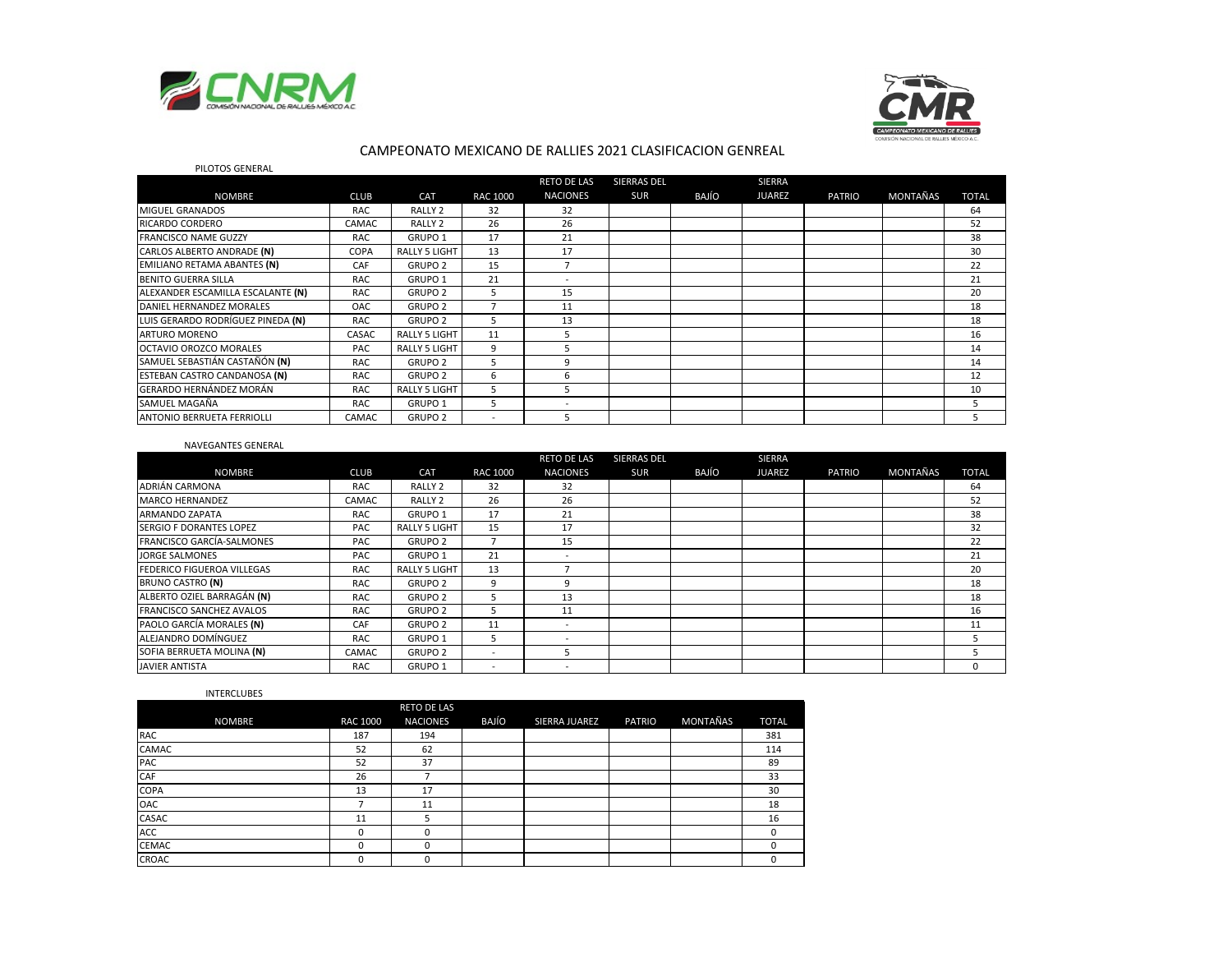



## CAMPEONATO MEXICANO DE RALLIES 2021 CLASIFICACION RALLY 2

| PILOTOS RALLY 2        |             |                      |              |                    |                 |       |               |               |                 |              |
|------------------------|-------------|----------------------|--------------|--------------------|-----------------|-------|---------------|---------------|-----------------|--------------|
|                        |             |                      |              | <b>RETO DE LAS</b> |                 |       |               |               |                 |              |
| <b>NOMBRE</b>          | <b>CLUB</b> | <b>CAT</b>           |              | RAC 1000 NACIONES  | SIERRAS DEL SUR | BAJÍO | SIERRA JUAREZ | <b>PATRIO</b> | <b>MONTAÑAS</b> | <b>TOTAL</b> |
| <b>MIGUEL GRANADOS</b> | <b>RAC</b>  | RALL<br>$\mathbf{v}$ | $\sim$       | 32                 |                 |       |               |               |                 | 64           |
| <b>RICARDO CORDERO</b> | CAMAC       | RALLY 2              | $\sim$<br>۷b | $\sim$<br>۷b       |                 |       |               |               |                 | ےر           |

#### NAVEGANTES RALLY 2

|                        |            |      |                    | <b>RETO DE LAS</b> |                        |              |               |               |          |              |
|------------------------|------------|------|--------------------|--------------------|------------------------|--------------|---------------|---------------|----------|--------------|
| <b>NOMBRE</b>          | CLUB       | CAT  |                    | RAC 1000 NACIONES  | <b>SIERRAS DEL SUR</b> | <b>BAJÍO</b> | SIERRA JUAREZ | <b>PATRIO</b> | MONTAÑAS | <b>TOTAL</b> |
| ADRIÁN CARMONA         | <b>RAC</b> | RALL | $\sim$<br>ັ        | $\sim$<br>ے ت      |                        |              |               |               |          | 64           |
| <b>MARCO HERNANDEZ</b> | CAMAC      | RALL | $\sim$ $\sim$<br>້ | $\sim$<br>۷b       |                        |              |               |               |          |              |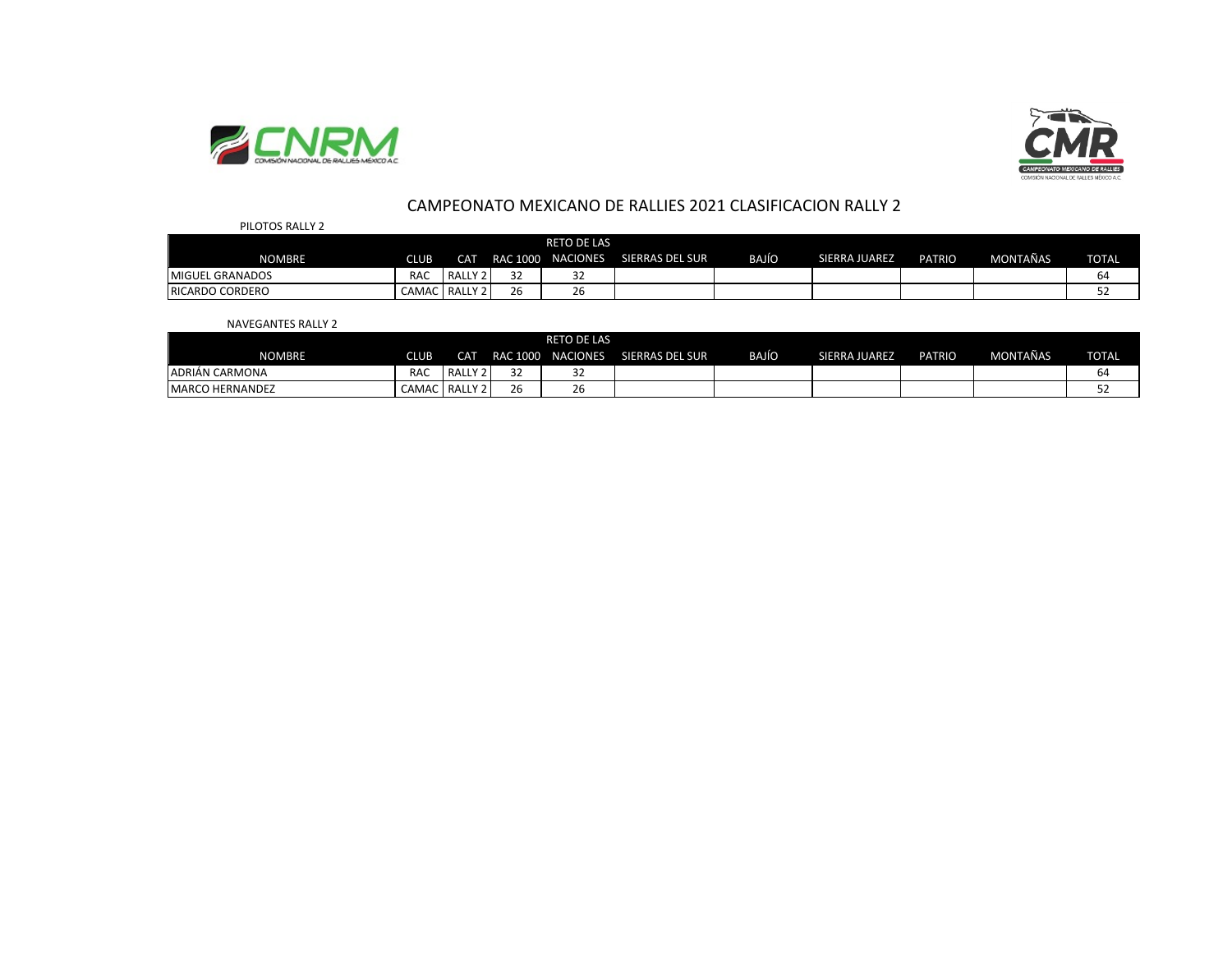



## CAMPEONATO MEXICANO DE RALLIES 2021 CLASIFICACION RALLY 5 LIGHT

### PILOTOS RALLY 5 LIGHT

|                            |            |                      |          | <b>RETO DE LAS</b> |                 |              | <b>SIERRA</b> |               |          |              |
|----------------------------|------------|----------------------|----------|--------------------|-----------------|--------------|---------------|---------------|----------|--------------|
| <b>NOMBRE</b>              | CLUB       | <b>CAT</b>           | RAC 1000 | <b>NACIONES</b>    | SIERRAS DEL SUR | <b>BAJÍO</b> | JUAREZ        | <b>PATRIO</b> | MONTAÑAS | <b>TOTAL</b> |
| CARLOS ALBERTO ANDRADE (N) | COPA       | RALLY 5 LIGHT        | 31       | 33                 |                 |              |               |               |          | 64           |
| <b>ARTURO MORENO</b>       | CASAC      | RALLY 5 LIGHT        | 26       | 25                 |                 |              |               |               |          |              |
| <b>OCTAVIO OROZCO</b>      | PAC        | <b>RALLY 5 LIGHT</b> | 22       | 23                 |                 |              |               |               |          | 45           |
| IGERARDO HERNÁNDEZ MORÁN   | <b>RAC</b> | <b>RALLY 5 LIGHT</b> |          |                    |                 |              |               |               |          | 10           |

### NAVEGANTES RALLY 5 LIGHT

|                                         |            |               |              | <b>RETO DE LAS</b>    |                 |              |        |               |          |              |
|-----------------------------------------|------------|---------------|--------------|-----------------------|-----------------|--------------|--------|---------------|----------|--------------|
| <b>NOMBRE</b>                           | CLUB '     | <b>CAT</b>    | RAC 1000     | <b>NACIONES</b>       | SIERRAS DEL SUR | <b>BAJÍO</b> | JUAREZ | <b>PATRIO</b> | MONTAÑAS | <b>TOTAL</b> |
| <b>ISERGIO FRANCISCO DORANTES LOPEZ</b> | <b>PAC</b> | RALLY 5 LIGHT | ےر           | $\sim$<br>J.,         |                 |              |        |               |          |              |
| <b>IFEDERICO FIGUEROA VILLEGAS</b>      | <b>RAC</b> | RALLY 5 LIGHT | $\sim$<br>۷b | $\sim$ $-$<br><u></u> |                 |              |        |               |          | --           |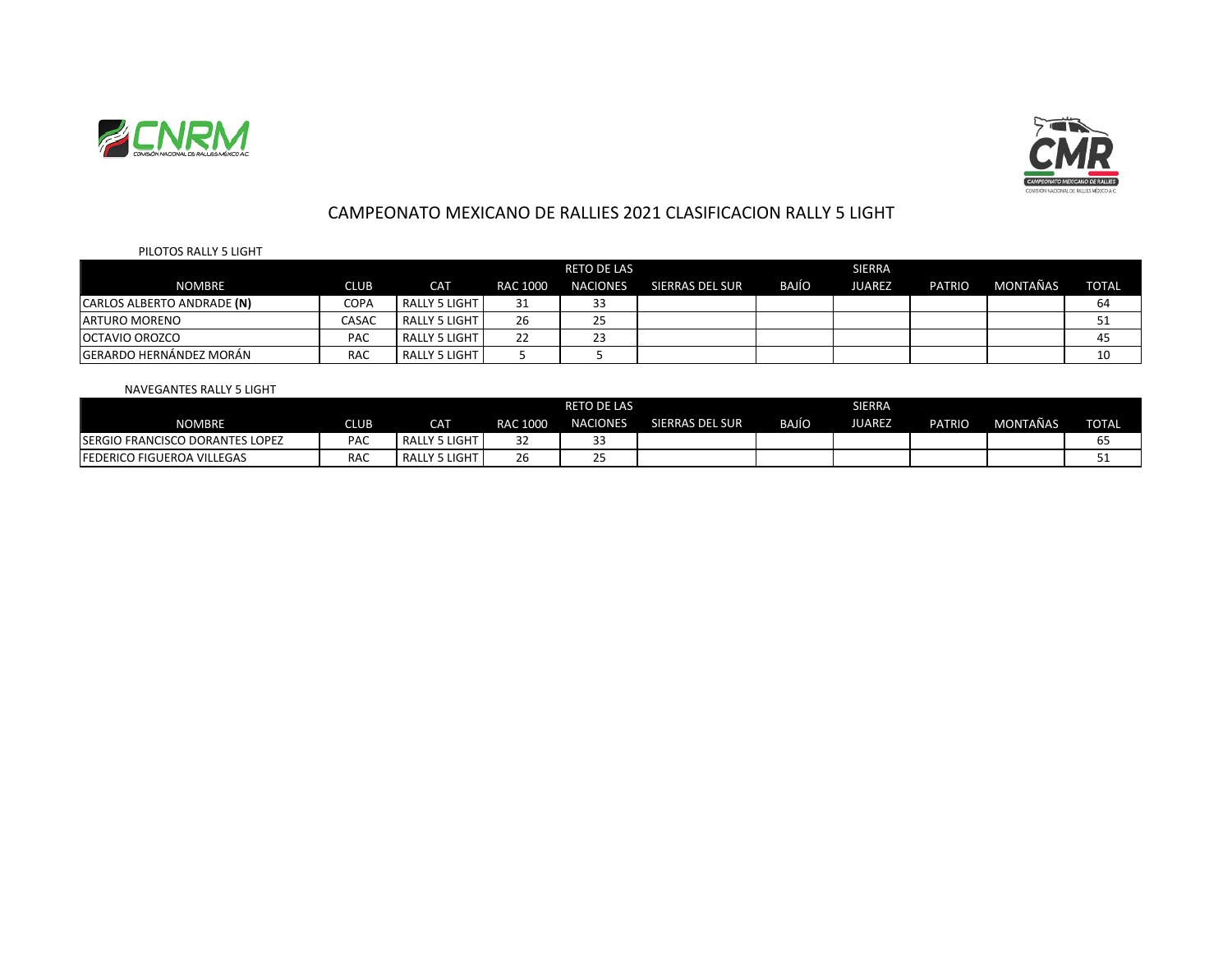



# CAMPEONATO MEXICANO DE RALLIES 2021 CLASIFICACION GRUPO 1

## PILOTOS GRUPO 1

|                            |            |                    |                               | RETO DE LAS SIERRAS DEL |            |              | <b>SIERRA</b> |               |          |              |
|----------------------------|------------|--------------------|-------------------------------|-------------------------|------------|--------------|---------------|---------------|----------|--------------|
| <b>NOMBRE</b>              | CLUB       | <b>CAT</b>         | RAC 1000                      | <b>NACIONES</b>         | <b>SUR</b> | <b>BAJÍO</b> | <b>JUAREZ</b> | <b>PATRIO</b> | MONTAÑAS | <b>TOTAL</b> |
| <b>FRANCISCO NAME</b>      | <b>RAC</b> | GRUPO <sub>1</sub> | <u>__</u><br>25               | 33                      |            |              |               |               |          | 58           |
| <b>BENITO GUERRA SILLA</b> | <b>RAC</b> | <b>GRUPO 1</b>     | $\mathbf{\overline{1}}$<br>33 |                         |            |              |               |               |          | $\sim$<br>33 |
| <b>SAMUEL MAGAÑA</b>       | <b>RAC</b> | GRUPO 1            |                               |                         |            |              |               |               |          |              |

## NAVEGANTES GRUPO 1

|                             | <b>SIERRA</b><br>RETO DE LAS SIERRAS DEL |                |          |                     |            |              |               |        |          |              |
|-----------------------------|------------------------------------------|----------------|----------|---------------------|------------|--------------|---------------|--------|----------|--------------|
| <b>NOMBRE</b>               | CLUB                                     | CAT            | RAC 1000 | <b>NACIONES</b>     | <b>SUR</b> | <b>BAJÍO</b> | <b>JUAREZ</b> | PATRIO | MONTAÑAS | <b>TOTAL</b> |
| <b>IARMANDO ZAPATA</b>      | <b>RAC</b>                               | <b>GRUPO 1</b> | 25       | $\mathcal{L}$<br>33 |            |              |               |        |          | 58           |
| <b>JORGE SALMONES</b>       | <b>PAC</b>                               | <b>GRUPO 1</b> | 33       |                     |            |              |               |        |          | 33           |
| <b>LALEJANDRO DOMÍNGUEZ</b> | <b>RAC</b>                               | <b>GRUPO 1</b> |          |                     |            |              |               |        |          |              |
| <b>JAVIER ANTISTA</b>       | <b>RAC</b>                               | <b>GRUPO 1</b> |          |                     |            |              |               |        |          |              |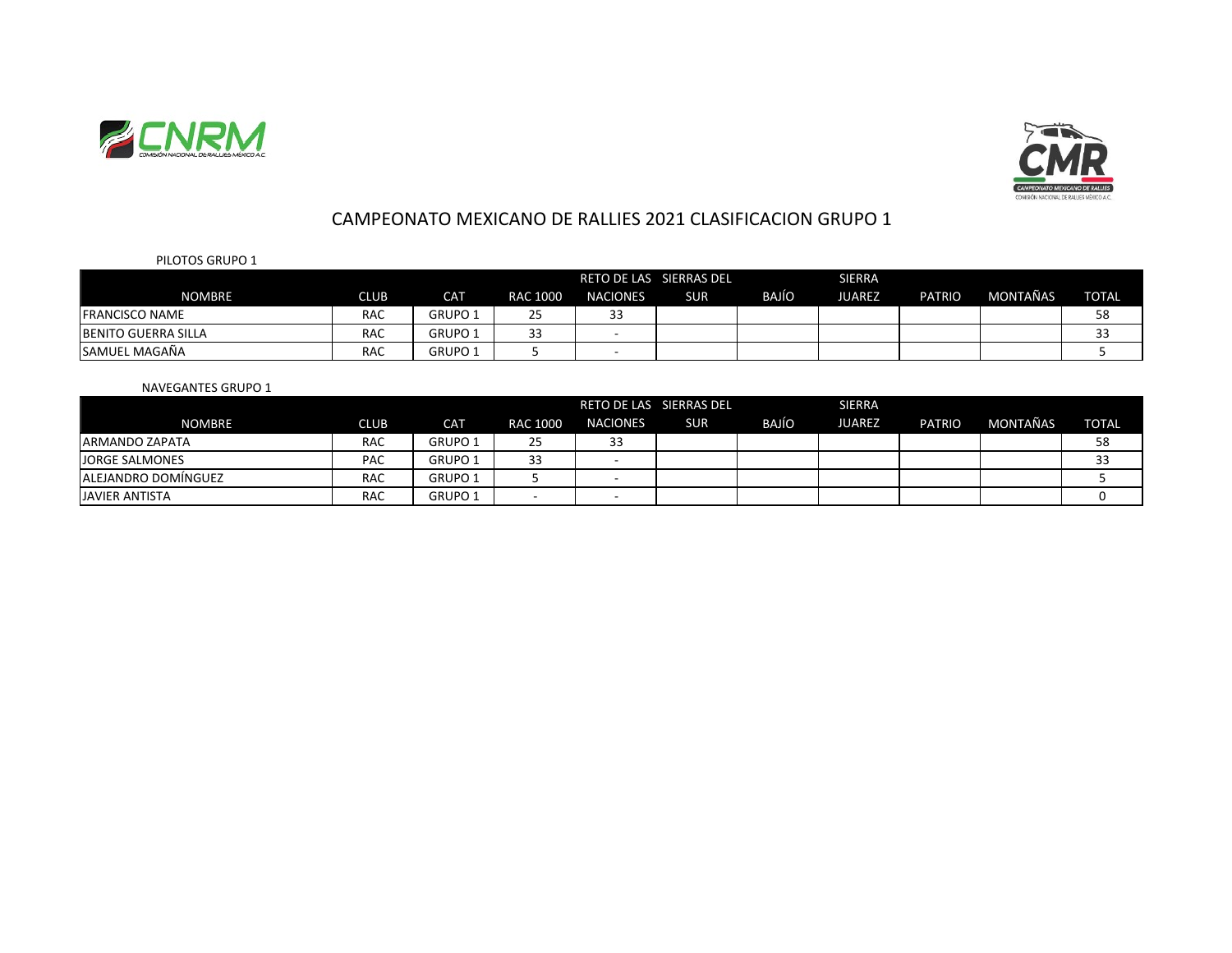



# CAMPEONATO MEXICANO DE RALLIES 2021 CLASIFICACION GRUPO 2

## PILOTOS GRUPO 2

|                               |             |                |                 |                 | RETO DE LAS SIERRAS DEL |       | <b>SIERRA</b> |               |          |              |
|-------------------------------|-------------|----------------|-----------------|-----------------|-------------------------|-------|---------------|---------------|----------|--------------|
| <b>NOMBRE</b>                 | <b>CLUB</b> | <b>CAT</b>     | <b>RAC 1000</b> | <b>NACIONES</b> | <b>SUR</b>              | BAJÍO | <b>JUAREZ</b> | <b>PATRIO</b> | MONTAÑAS | <b>TOTAL</b> |
| EMILIANO RETAMA ABANTES (N)   | <b>CAF</b>  | <b>GRUPO 2</b> | 33              | 18              |                         |       |               |               |          | 51           |
| ALEXANDER ESCAMILLA (N)       | <b>RAC</b>  | <b>GRUPO 2</b> | 18              | 32              |                         |       |               |               |          | 50           |
| DANIEL HERNANDEZ MORALES      | OAC         | <b>GRUPO 2</b> | 23              | 20              |                         |       |               |               |          | 43           |
| SAMUEL SEBASTIÁN CASTAÑÓN (N) | <b>RAC</b>  | <b>GRUPO 2</b> | 17              | 18              |                         |       |               |               |          | 35           |
| <b>ESTEBAN CASTRO (N)</b>     | <b>RAC</b>  | <b>GRUPO 2</b> | 20              | 13              |                         |       |               |               |          | 33           |
| LUIS GERARDO RODRÍGUEZ (N)    | <b>RAC</b>  | <b>GRUPO 2</b> |                 | 23              |                         |       |               |               |          | 28           |
| IANTONIO BERRUETA FERRIOLLI   | CAMAC       | <b>GRUPO 2</b> |                 |                 |                         |       |               |               |          |              |

### NAVEGANTES GRUPO 2

|                                 |             |                |                 | RETO DE LAS SIERRAS DEL |            | <b>SIERRA</b> |               |               |          |              |
|---------------------------------|-------------|----------------|-----------------|-------------------------|------------|---------------|---------------|---------------|----------|--------------|
| <b>NOMBRE</b>                   | <b>CLUB</b> | <b>CAT</b>     | <b>RAC 1000</b> | <b>NACIONES</b>         | <b>SUR</b> | BAJÍO         | <b>JUAREZ</b> | <b>PATRIO</b> | MONTAÑAS | <b>TOTAL</b> |
| FRANCISCO GARCÍA-SALMONES       | <b>PAC</b>  | <b>GRUPO 2</b> | 22              | 33                      |            |               |               |               |          | 55           |
| <b>FRANCISCO SANCHEZ AVALOS</b> | <b>RAC</b>  | <b>GRUPO 2</b> | 20              | 22                      |            |               |               |               |          | 42           |
| BRUNO CASTRO (N)                | <b>RAC</b>  | <b>GRUPO 2</b> | 23              | 17                      |            |               |               |               |          | 40           |
| PAOLO GARCÍA MORALES (N)        | CAF         | <b>GRUPO 2</b> | 31              |                         |            |               |               |               |          | 31           |
| ALBERTO OZIEL BARRAGÁN (N)      | <b>RAC</b>  | <b>GRUPO 2</b> |                 | 24                      |            |               |               |               |          | 29           |
| SOFIA BERRUETA MOLINA (N)       | CAMAC       | <b>GRUPO 2</b> |                 |                         |            |               |               |               |          |              |